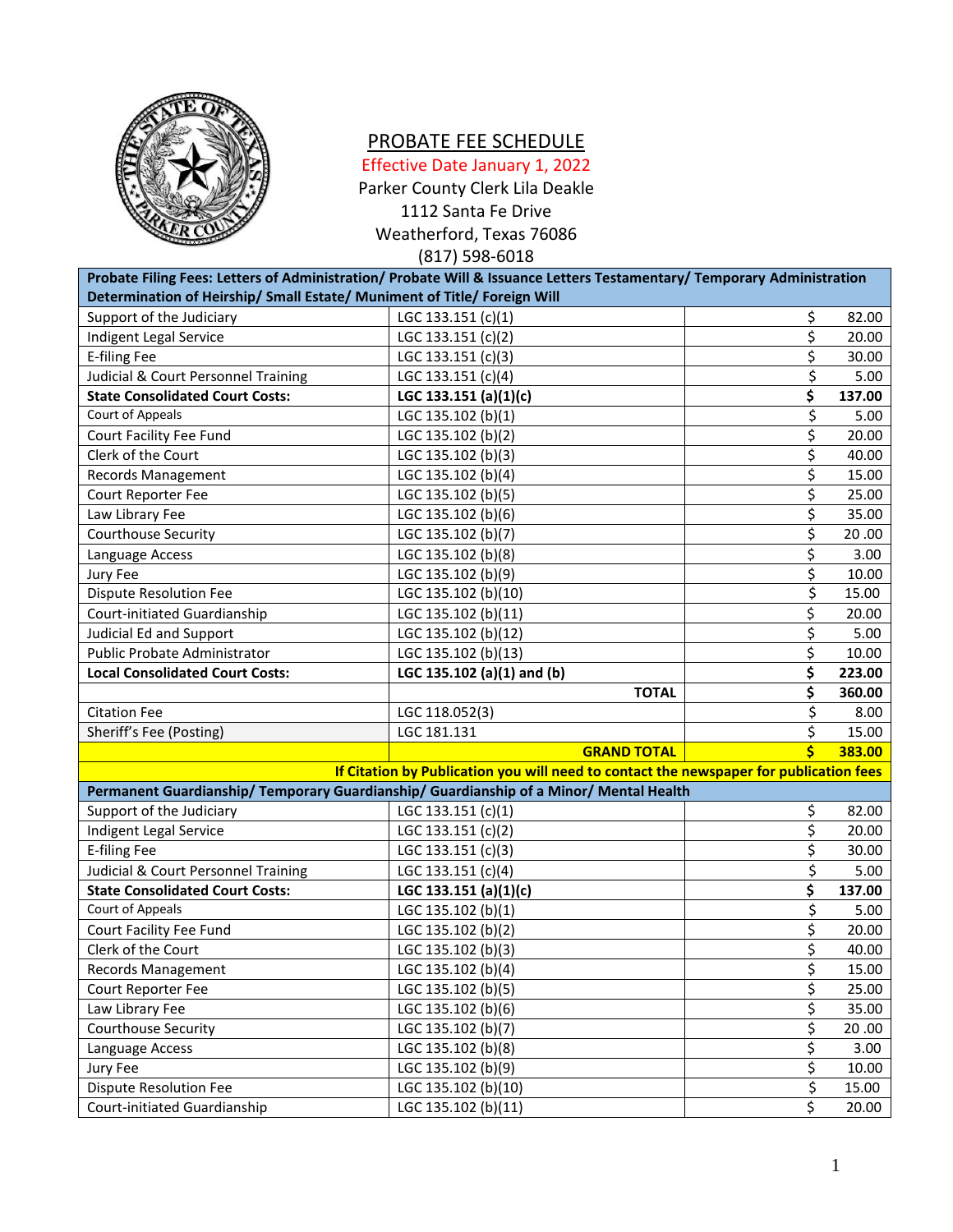| <b>Judicial Ed and Support</b>                                              | LGC 135.102 (b)(12)        |                    | \$                          | 5.00   |
|-----------------------------------------------------------------------------|----------------------------|--------------------|-----------------------------|--------|
| Public Probate Administrator                                                | LGC 135.102 (b)(13)        |                    | \$                          | 10.00  |
| <b>Local Consolidated Court Costs:</b>                                      | LGC 135.101 (a)(1) and (b) |                    | \$                          | 213.00 |
|                                                                             |                            | <b>TOTAL</b>       | \$                          | 360.00 |
| <b>Citation Fee</b>                                                         | LGC 118.052 (3)            |                    | \$                          | 8.00   |
| With one (1) service in Parker County                                       | <b>Sheriff Fee</b>         |                    | \$                          | 100.00 |
|                                                                             |                            | <b>GRAND TOTAL</b> | \$                          | 468.00 |
| Adverse Action/ Contest/ Counterclaim/ Motion to Show Cause to Produce Will |                            |                    |                             |        |
| Indigent Legal Service                                                      | LGC 133.151(d)(1)          |                    | \$                          | 10.00  |
| E-filing                                                                    | LGC 133.151(d)(2)          |                    | \$                          | 30.00  |
| Judicial & Court Personnel Training                                         | LGC 133.151(d)(3)          |                    | \$                          | 5.00   |
| <b>State Consolidated Court Costs</b>                                       | LGC 133.151 (a)(2) and (d) |                    | \$                          | 45.00  |
| Clerk Fee                                                                   | LGC 135.101c(1)            |                    | \$                          | 40.00  |
| Records Management                                                          | LGC 135.101c(2)            |                    | \$                          | 5.00   |
| Court-Initiated Guardianship                                                | LGC 135.101 (c)(3)         |                    | \$                          | 20.00  |
| <b>Public Probate Administrator</b>                                         | LGC 135.101 (c)(4)         |                    | \$                          | 10.00  |
| <b>Local Consolidated Court Costs:</b>                                      | LGC135.101(a)(2) and (c)   |                    | \$                          | 35.00  |
|                                                                             |                            | <b>GRAND TOTAL</b> | Ś                           | 120.00 |
| <b>Additional Fees:</b>                                                     |                            |                    |                             |        |
| Judge's Signature Fee                                                       | LGC 118.101(11)            |                    | \$                          | 2.00   |
| Inventory & Appraisement - Late Fee                                         | LGC 118.052(2)(B)(i)       |                    | \$                          | 25.00  |
| <b>Annual or Final Account</b>                                              | LGC118.052(2)(b)(iv)       |                    | \$                          | 25.00  |
| Application for Sale of Property                                            | LGC 118.052(2)(B)(v)       |                    | \$                          | 25.00  |
| Annual or Final Report of Guardian of Person                                | LGC 118.052(2)(B)(vi)      |                    | \$                          | 10.00  |
| Claim Against the Estate                                                    | LGC 1183052(2)(d)          |                    | \$                          | 10.00  |
|                                                                             |                            |                    |                             |        |
| <b>Issuance</b>                                                             |                            |                    |                             |        |
| Citation                                                                    | LGC 118.052(3)(A)          |                    | \$                          | 8.00   |
| Writ, Abstract of Judgment, Execution                                       | LGC 118.052(1)(C)(ii)      |                    | \$                          | 8.00   |
| <b>Citations by Publication</b>                                             |                            |                    | (contact newspaper for fee) |        |
| Letters (Administration/Testamentary/Guard)                                 | LGC 118.052(3)(D)          |                    | Ś                           | 2.00   |
| <b>Other Services:</b>                                                      |                            |                    |                             |        |
| Copies (Per Page)                                                           | LGC 118.052(3)(C)          |                    | \$                          | 1.00   |
| Certification (Per Document)                                                | LGC 118.052(A)(II)         |                    | \$                          | 5.00   |
| Exemplified Copy (2 x certification fee; plus dollar per page               |                            |                    |                             |        |
| Record Search (Per Search)                                                  | GC 51.318(b)(3) and (4)    |                    | \$                          | 5.00   |
| Approving a Bond                                                            | GC 51.318(b)(6)            |                    | \$                          | 5.00   |
| Electronic Copies (Pages 1-10)                                              | LGC 118.052(3)(c)(i)       |                    | \$                          | 1.00   |
| Electronic Copies per page (after page 10)                                  | GC 51.318(b)(8)(c)         |                    | \$                          | .10    |
| Private Professional Guardianship Registration                              | EC 1104.303(b)(2)          |                    | \$                          | 40.00  |
| Compliance Certificate                                                      | LGC 118.052(b)(3)(C)       |                    | \$                          | 8.00   |
| Wills for Safekeeping                                                       | LGC 135.101(b)(4)          |                    | \$                          | 15.00  |

The Texas Supreme Court signed an Order Requiring Electronic Filing In Certain Courts on December 11, 2012. This order mandates electronic filing (e-filing) in civil cases, including family and probate cases, by attorneys in appellate courts, district courts, statutory county courts, constitutional county courts, and statutory probate courts pursuant to a detailed implementation schedule. Parker County was mandated for electronic filing (e-filing) on January 1, 2015. Efiling instructions: www.txcourts.gov/jcit/technology-standards/